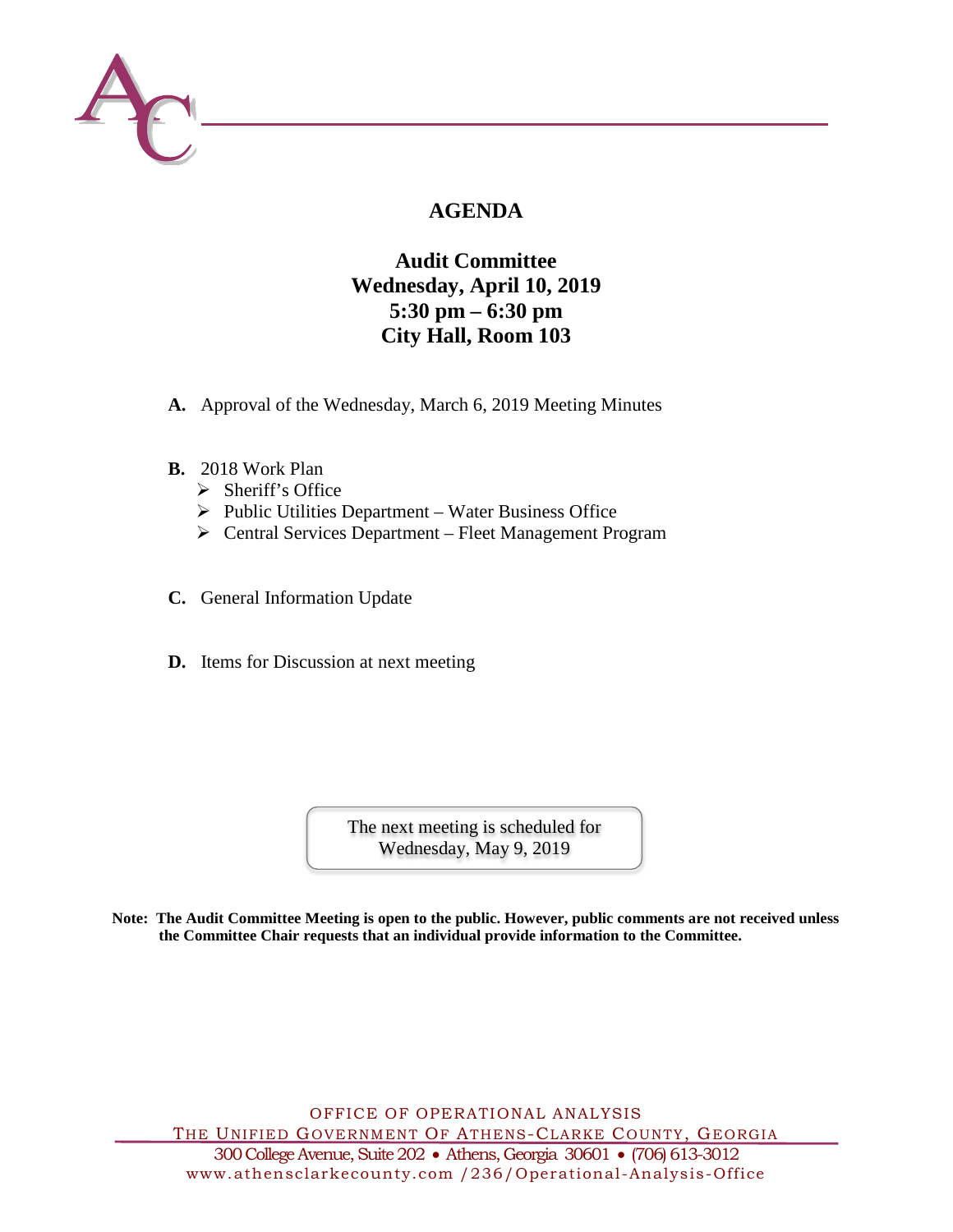### **AUDIT COMMITTEE MEETING MINUTES**

Wednesday, March 6, 2019

Committee Members Present: Visiting: Commissioner Melissa Link, Committee Chair Blaine Williams, Manager Commissioner Patrick Davenport David Fluck, Director, Central Services Commissioner Ovita Thornton Frank Stephens, Director, Public Utilities Commissioner Allison Wright Michael Smith, Community Citizen

Staff: Member(s) Absent: Stephanie Maddox, Internal Auditor Commissioner Russell Edwards Deborah Allen, Recorder Jill Arquette, Management Analyst

Committee Chair Link called the meeting to order at 5:36 pm.

### **A. Approval of Minutes:**

Commissioner Wright agreed to a motion for approval of the minutes with a change under agenda topic D. 2019 Work Plan Discussion to state, "The proposed 2019 Work Plan will be discussed after the majority of the 2018 Work Plan has been completed."

The Committee agreed and unanimously approved the Minutes from the February 13, 2019 meeting.

## **B. 2018 Work Plan Update:**

Internal Auditor Maddox provided a status update on the annual work plan:

- $\triangleright$  Sheriff's Office
- Central Services Department Fleet Management Program
- $\triangleright$  Public Utilities Department Water Business Office

The Audit Status Report was disseminated at the meeting.

### **C. 2019 Work Plan Discussion:**

Commissioner Wright made a motion that discussion of the 2019 Annual Work Plan cease until the 2018 Annual Work Plan is complete. All committee members agreed.

## **D. General Information Update:**

- The Office of Operational Analysis submitted a request for a PTNB position for FY20. The part-time position (25 hours/week) will free up an additional full-time staff member, increasing the number of staff contributing to audit work from two full–time employees to three full-time employees.
- $\triangleright$  Commissioner Wright requested a list of complete audits conducted by the current Office of Operational Analysis be uploaded to their webpage.

## **E. Items for Discussion at next meeting**

The committee will discuss the audit of the Sheriff's Office.

The meeting adjourned at 6:40 pm.